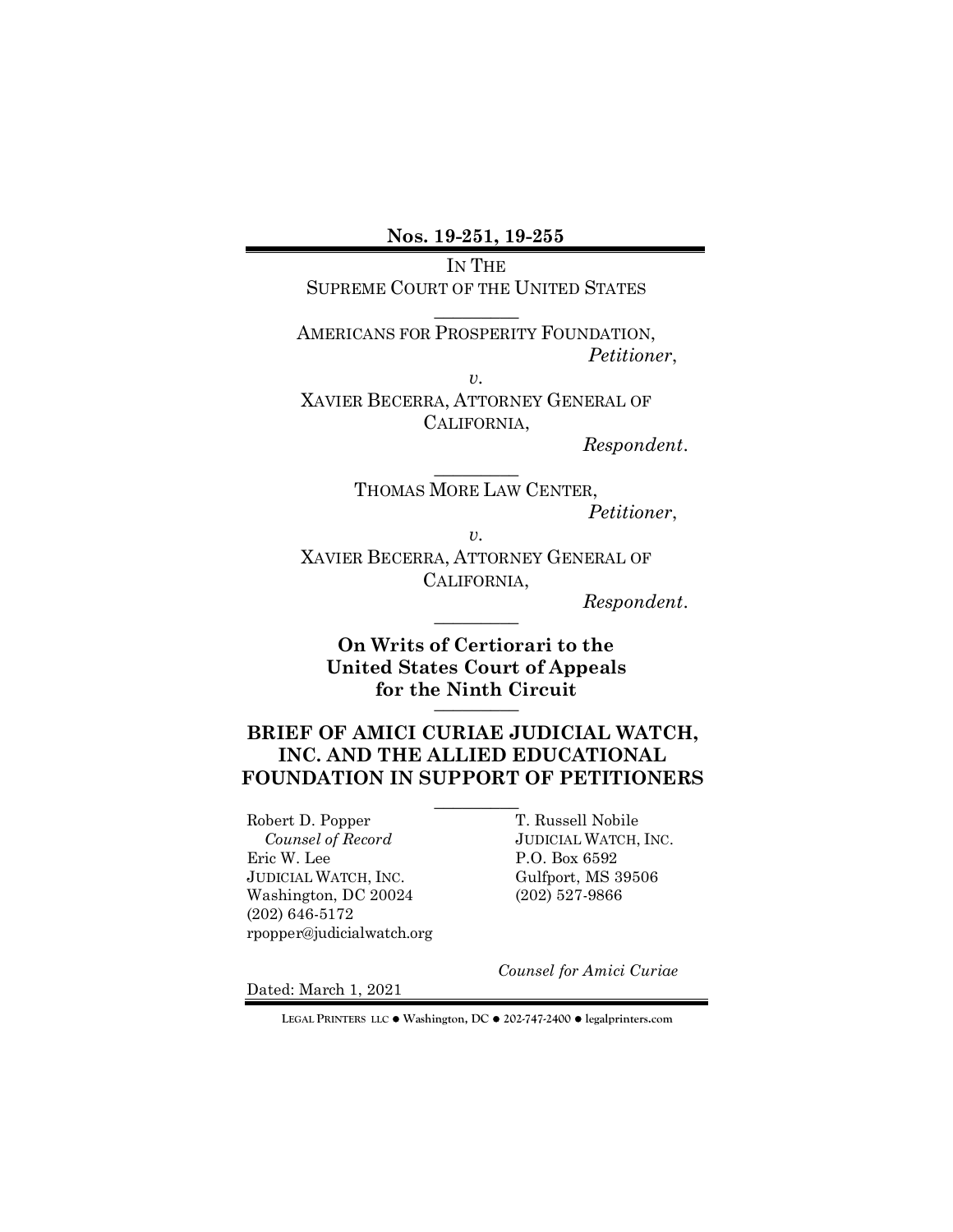# **TABLE OF CONTENTS**

|           | INTERESTS OF AMICI CURIAE 1                                                                                                                                                    |  |  |
|-----------|--------------------------------------------------------------------------------------------------------------------------------------------------------------------------------|--|--|
|           |                                                                                                                                                                                |  |  |
|           |                                                                                                                                                                                |  |  |
| А.        | Given the Risks to First Amendment Rights,<br>the Court Has Required a Compelling Interest,<br>Subject to Exacting Scrutiny, to Justify Forced<br>Disclosure of Donor Records3 |  |  |
| <b>B.</b> | Amici Know Firsthand That a Fear of<br>Public Disclosure and of Consequent<br>Harassment Diminishes Individuals'<br>Willingness to Donate to Conservative                      |  |  |
| C.        | The Ninth Circuit Substituted its View<br>of the Evidence for The Well-Reasoned                                                                                                |  |  |
|           |                                                                                                                                                                                |  |  |

i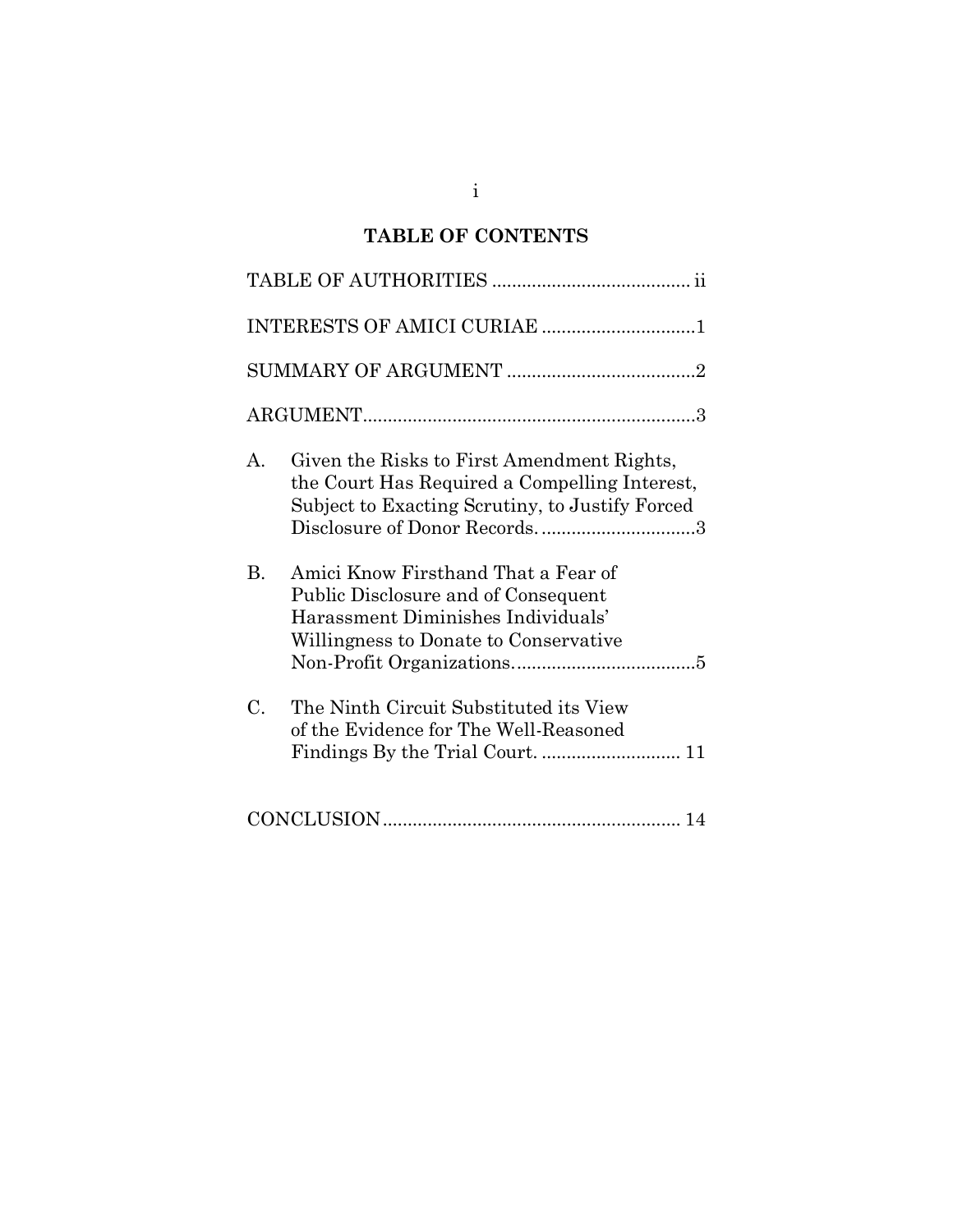# **TABLE OF AUTHORITIES**

| Anderson v. Bessemer City,                 |
|--------------------------------------------|
|                                            |
| Ams. for Prosperity Found. v. Becerra,     |
| 903 F.3d 1000 (9th Cir. 2018)  12, 13      |
| Am. for Prosperity Found v. Harris,        |
| 182 F. Supp. 3d 1049                       |
|                                            |
| Bates v. City of Little Rock,              |
|                                            |
|                                            |
|                                            |
|                                            |
| Cerletti v. Hennessy, No. CGC-16-556164    |
| (Cal. Super. Ct., San Francisco Cty.) 10   |
| Crest v. Padilla, No. 19STCV27561          |
|                                            |
| First National Bank of Boston v. Bellotti, |
|                                            |
| Gibson v. Fla. Legis. Investigation Comm., |
|                                            |
|                                            |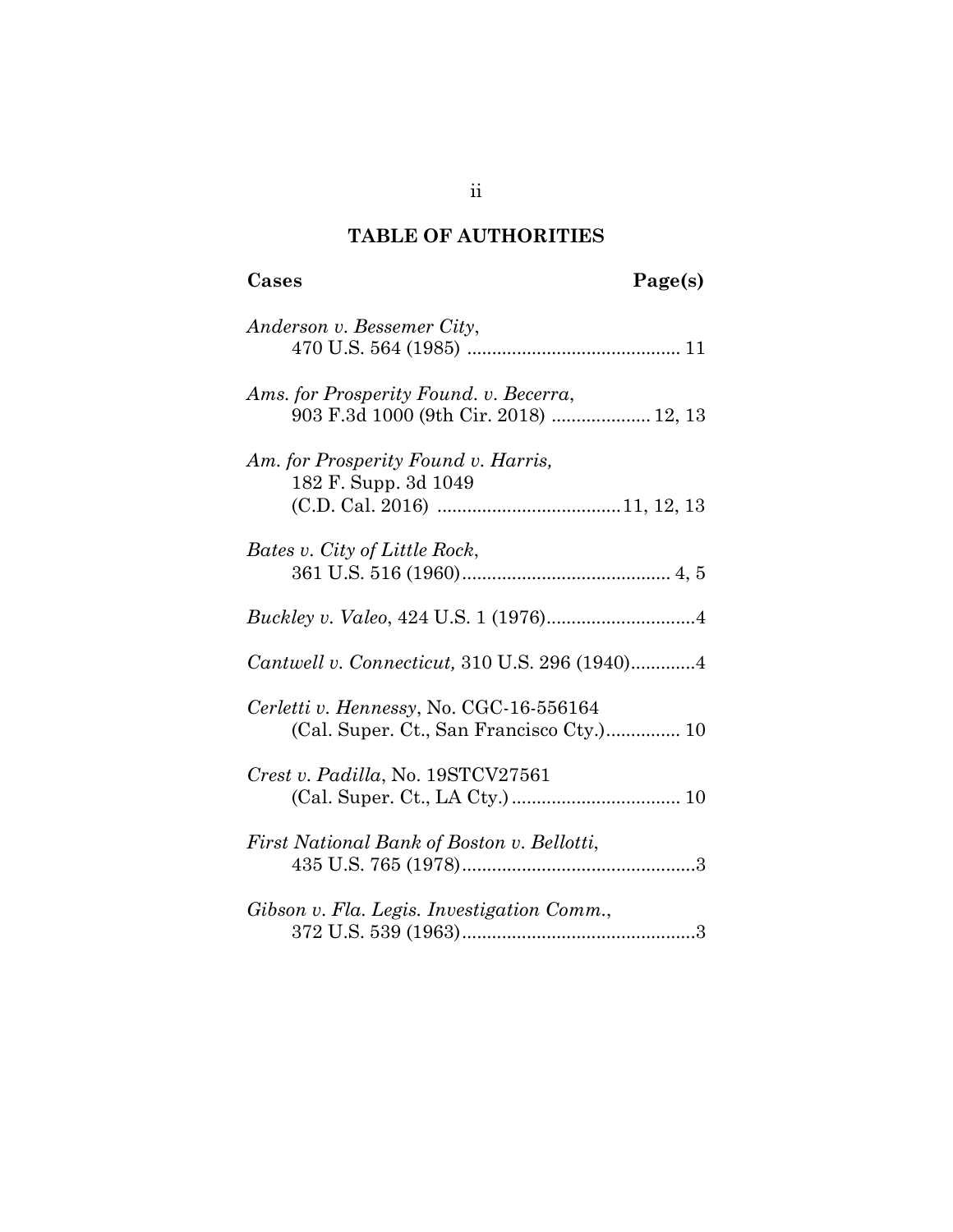| <i>Griffin v. Padilla,</i> 417 F. Supp. 3d 1291                                   |
|-----------------------------------------------------------------------------------|
| Judicial Watch v. Logan, No. 17-8948                                              |
| <i>Myers v. Smith, No.</i> $19-353510$                                            |
|                                                                                   |
| <i>NAACP v. Button, 371 U.S. 415 (1963) </i> 3, 4                                 |
| NAACP v. Claiborne Hardware Co.,                                                  |
| NorCal Tea Party Patriots v. I.R.S.,<br>No. 1:13-CV-341 (S.D. Ohio May 24, 2016)9 |
| Pac. Gas & Elec. Co. v. Pub. Utilities Comm'n of                                  |
| Talley v. State of California, 362 U.S. 60 (1960)5                                |
| Thornhill v. Alabama, 310 U.S. 88 (1940)  3, 11                                   |
| <b>Federal Statutes</b>                                                           |
|                                                                                   |
| <b>Other Authorities</b>                                                          |

| 1 A. de Tocqueville, <i>Democracy in America</i> |
|--------------------------------------------------|
|                                                  |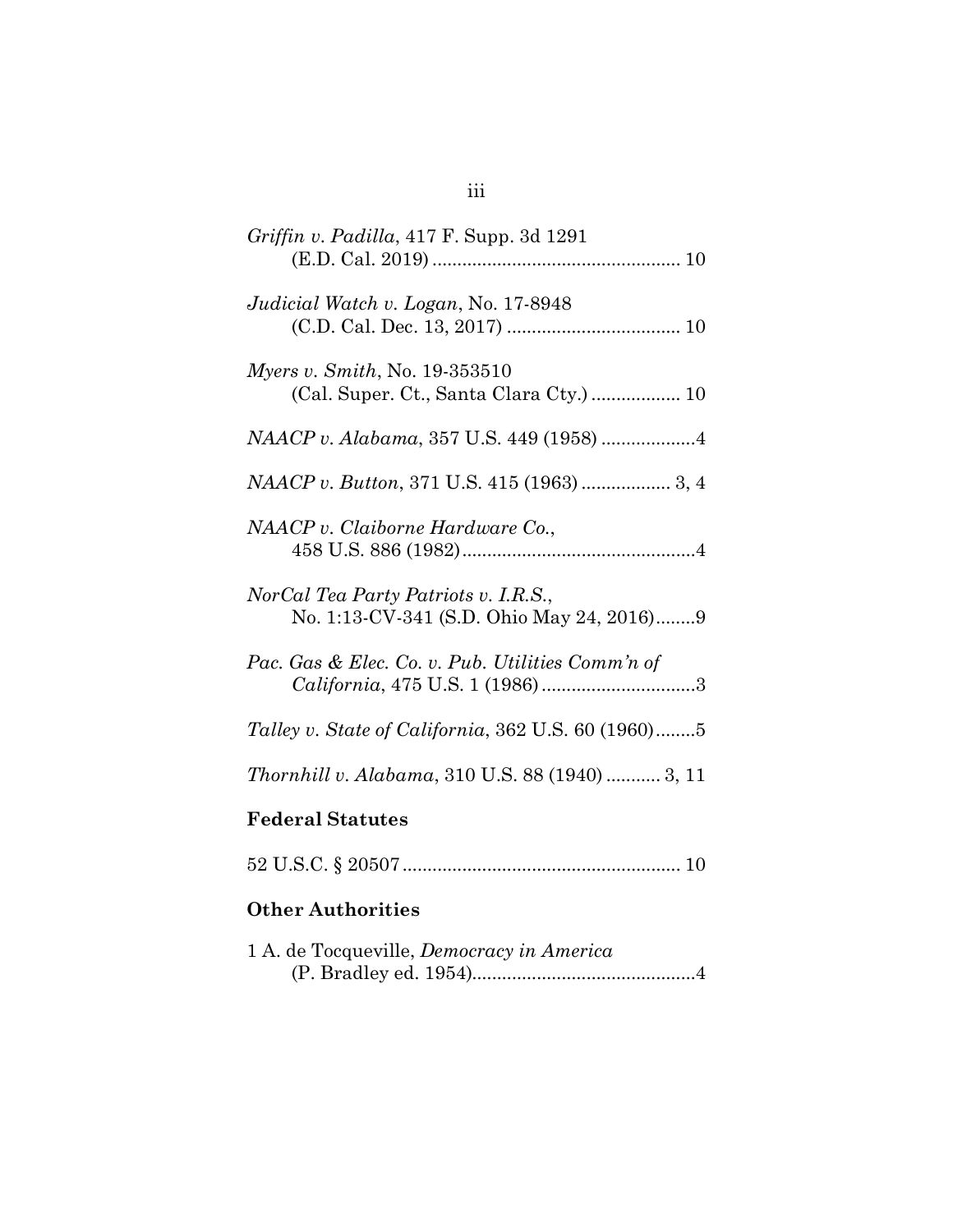| Alistair Barr, Mozilla CEO Brendan Eich Steps<br><i>Down</i> , WALL St. J., April 3, 2014,                                                                                        |
|-----------------------------------------------------------------------------------------------------------------------------------------------------------------------------------|
| FAQ on CEO Resignation, Mozilla.org,                                                                                                                                              |
| Judicial Watch, ABCs of IRS Mess; Justice Dept.<br>Is Tainted Too (last visited Dec. 29, 2016),                                                                                   |
| Thomas M. Messner, The Price of Prop 8,<br>THE HERITAGE FOUNDATION,                                                                                                               |
| U.S. Treas. Insp. Gen. for Tax Admin.,<br>Ref. No. 2013-10 053, <i>Inappropriate</i><br>Criteria Were Used to Identify Tax-Exempt<br>Applications for Review (May 14, 2013)  8, 9 |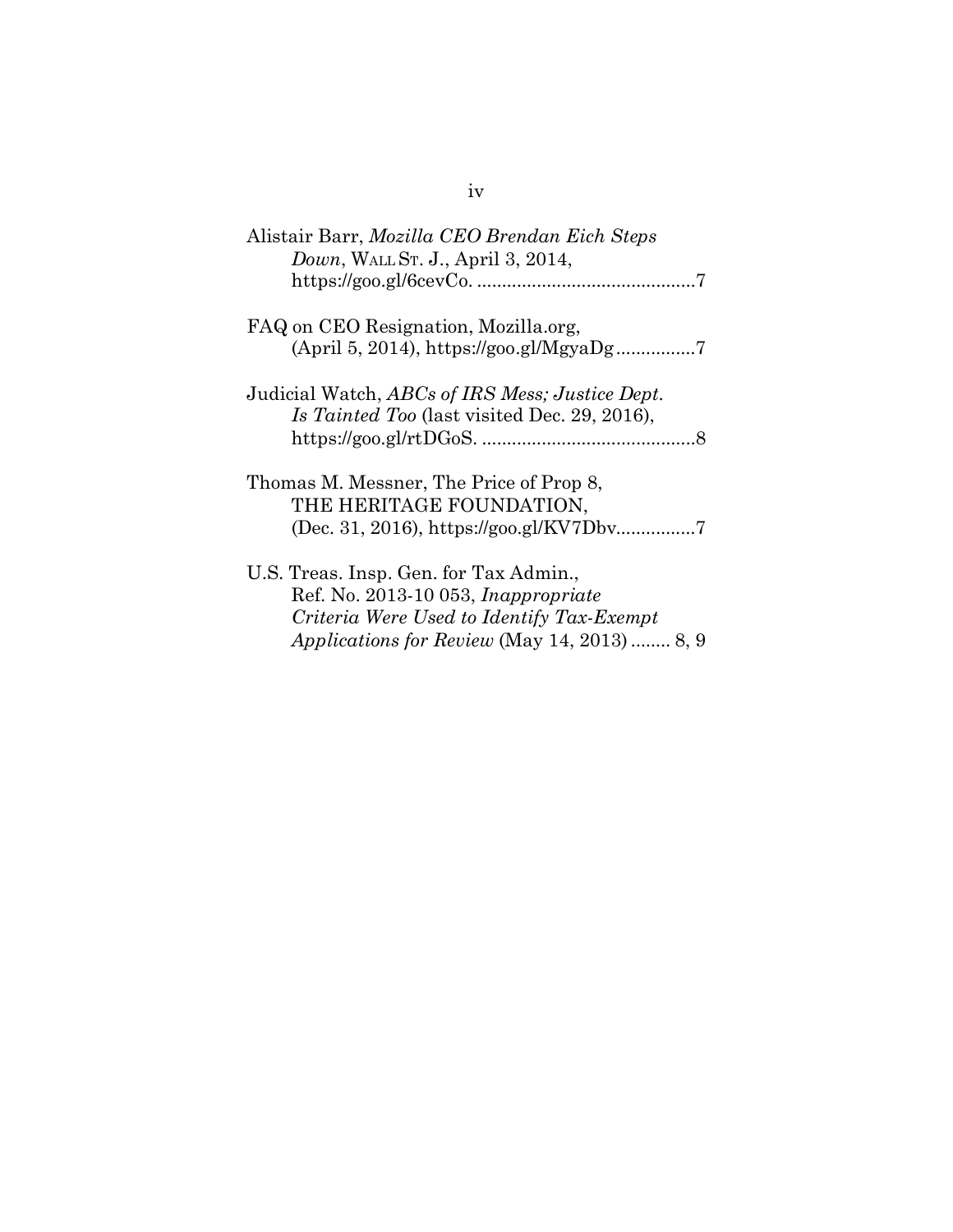#### **INTERESTS OF AMICI CURIAE**[1](#page-5-0)

Judicial Watch, Inc. ("Judicial Watch") is a nonpartisan, public interest organization headquartered in Washington, D.C. Founded in 1994, Judicial Watch seeks to promote accountability, transparency and integrity in government, and fidelity to the rule of law. Judicial Watch regularly files amicus curiae briefs and lawsuits related to these goals.

The Allied Educational Foundation ("AEF") is a nonprofit charitable and educational foundation based in Englewood, New Jersey. Founded in 1964, AEF is dedicated to promoting education in diverse areas of study. AEF regularly files amicus curiae briefs as a means to advance its purpose and has appeared as an amicus curiae in this Court on many occasions.

Amici, as issue-oriented educational 501(c)(3) non-profit organizations, have an interest in the proper administration of state donor disclosure laws. The misapplication of those laws imperils the very survival of these organizations, which depend on donors' contributions, and chills the free speech and associational rights of their members. Judicial Watch has a particular interest as it solicits donations in

<span id="page-5-0"></span><sup>1</sup> Amici state that no counsel for a party to this case authored this brief in whole or in part; and no person or entity, other than Amici and their counsel, made a monetary contribution intended to fund the preparation and submission of this brief. Amici sought and obtained the consent of all parties to the filing of this brief.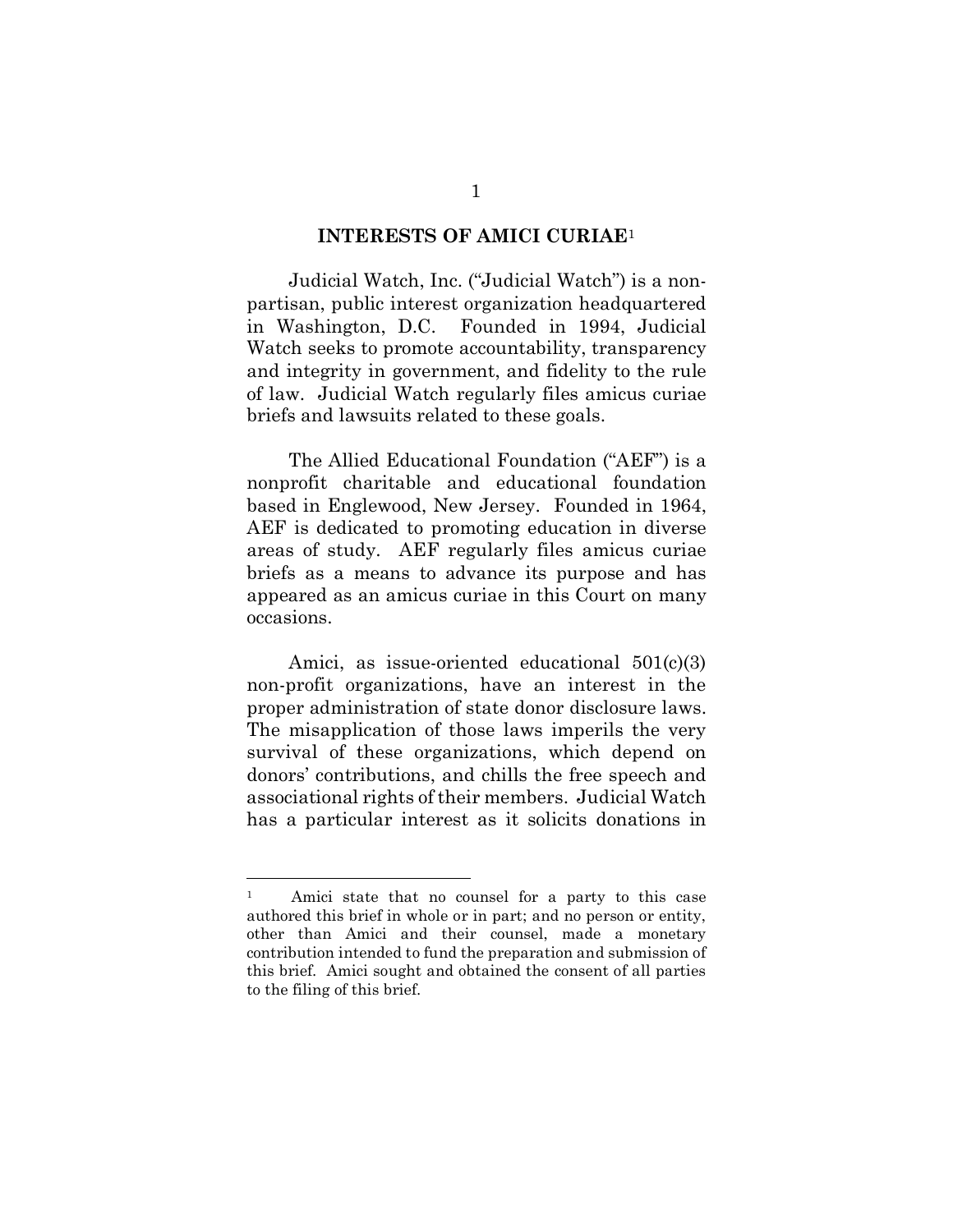California and would be subject to its donor disclosure requirement.

### **SUMMARY OF ARGUMENT**

The Ninth Circuit's decision to reverse the district court and uphold California's donordisclosure requirement could have adverse effects for all issue-oriented, educational non-profit 501(c)(3) organizations. The decision is not only wrong, in that it applied cases concerning political campaigns to groups prohibited from engaging in electioneering communications or political advocacy, it would also chill the free exercise of millions of Californians' protected First Amendment rights.

In Amici's experience, compelled disclosure of its donors' personal information will subject them to threats, harassment, or reprisals from either Government officials or private parties. It clearly affects individuals' willingness to donate. Indeed, recent widely publicized reports show that threats, harassment, or reprisals have occurred from either government officials or private parties. Donors know this and the ever-increasing risk of retaliation signals to donors that they too may be subject to asymmetric attacks causing swift, permanent damage to their reputations and livelihoods. These well-documented episodes, which occur almost daily on social media, make current and prospective donors, regardless of the size of financial support, less willing to give to charitable organizations.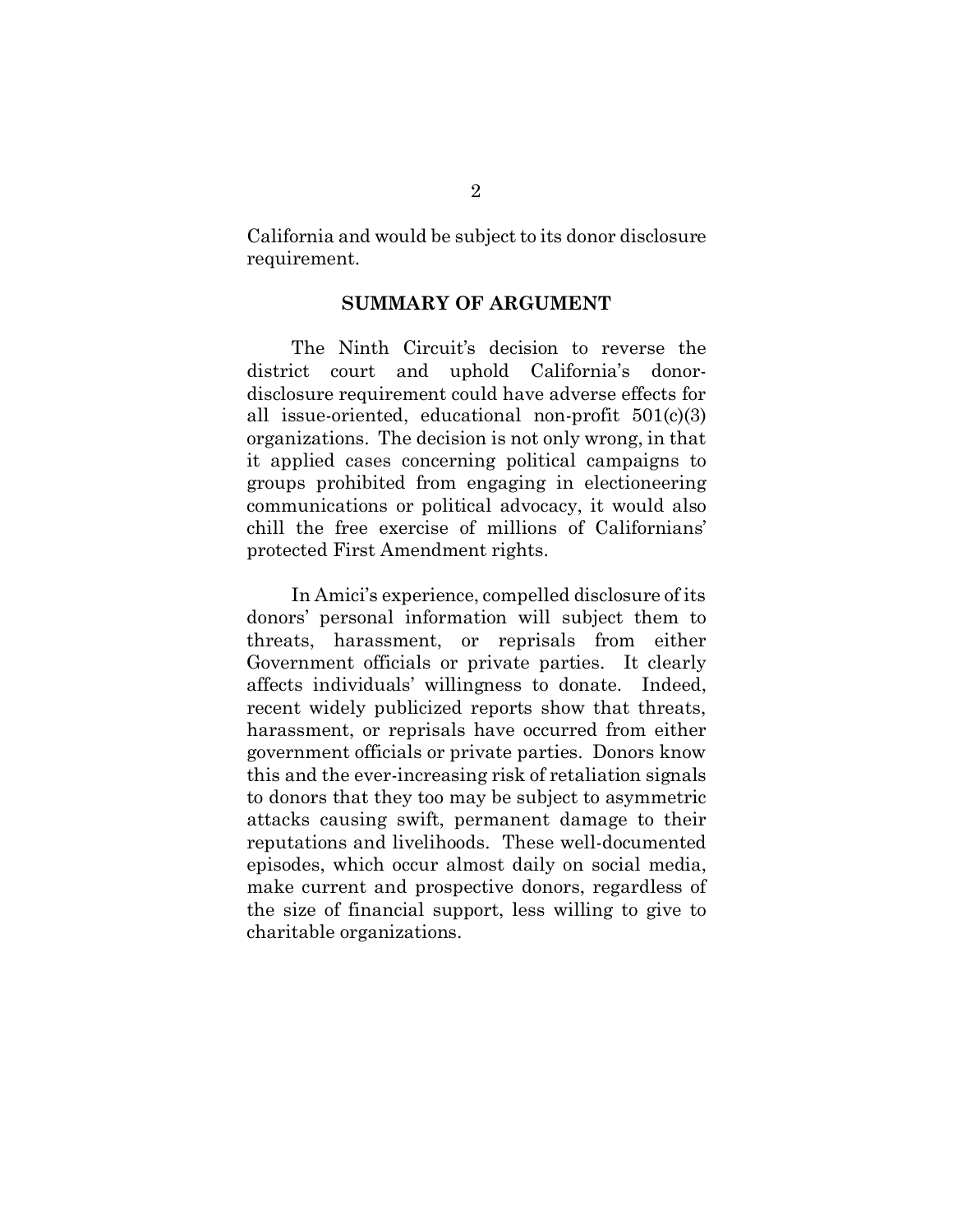California's disclosure requirement is unconstitutional.

#### **ARGUMENT**

**A. Given the Risks to First Amendment Rights, the Court Has Required a Compelling Interest, Subject to Exacting Scrutiny, to Justify Forced Disclosure of Donor Records.**

The rights of free speech and free association are fundamental and highly prized. *Gibson v. Fla. Legis. Investigation Comm.*, 372 U.S. 539, 544 (1963), citing *NAACP v. Button*, 371 U.S. 415, 433 (1963). The Court has recognized that the "constitutional guarantee of free speech 'serves significant societal interests' wholly apart from the speaker's interest in self-expression." *Pac. Gas & Elec. Co. v. Pub. Utilities Comm'n of California*, 475 U.S. 1, 8 (1986), citing *First National Bank of Boston v. Bellotti*, 435 U.S. 765, 776 (1978). "Freedom of discussion, if it would fulfill its historic function in this nation, must embrace all issues about which information is needed or appropriate to enable the members of society to cope with the exigencies of their period." *Thornhill v. Alabama*, 310 U.S. 88, 102 (1940). "By protecting those who wish to enter the marketplace of ideas from government attack, the First Amendment protects the public's interest in receiving information." *Pac. Gas & Elec. Co.*, 475 U.S. at 8 (citations omitted).

Organizations play a critical role in this process by preserving the right to associate and by facilitating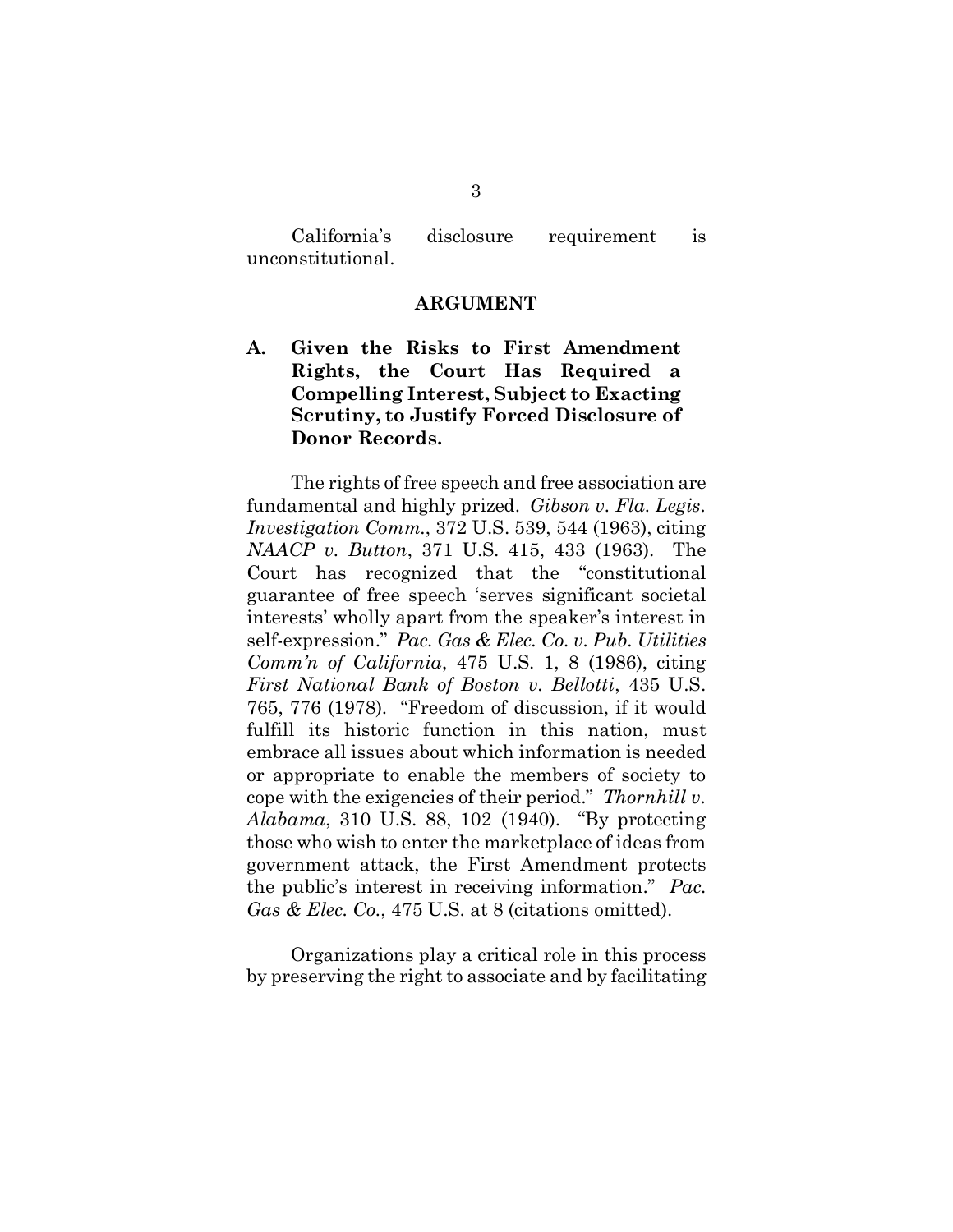speech, popular or otherwise. "Effective advocacy of both public and private points of view, particularly controversial ones, is undeniably enhanced by group association." *NAACP v. Alabama*, 357 U.S. 449, 460 (1958) (citations omitted). "The right of association" is "almost as inalienable in its nature as the right of personal liberty. No legislator can attack it without impairing the foundations of society." *NAACP v. Claiborne Hardware Co.*, 458 U.S. 886, 933 n.80 (1982), quoting 1 A. de Tocqueville, *Democracy in America* 203 (P. Bradley ed. 1954).

"Because First Amendment freedoms need breathing space to survive, government may regulate in the area only with narrow specificity." *Button*, 371 U.S. at 433 (1963), citing *Cantwell v. Connecticut,* 310 U.S. 296, 311 (1940). In particular, to warrant public disclosure of an organization's members, a government actor must "demonstrate[] so cogent an interest in obtaining and making public the membership lists of these organizations as to justify the substantial abridgment of associational freedom which such disclosures will effect." *Bates v. City of Little Rock*, 361 U.S. 516, 524 (1960). Such a "significant encroachment upon personal liberty" may only be justified by "showing a subordinating interest which is compelling." *Id.* (citations omitted). "Since *NAACP v. Alabama* we have required that the subordinating interests of the State must survive exacting scrutiny." *Buckley v. Valeo*, 424 U.S. 1, 64 (1976).

In evaluating the burdens imposed by the forced disclosure of donor lists, the *Bates* Court noted the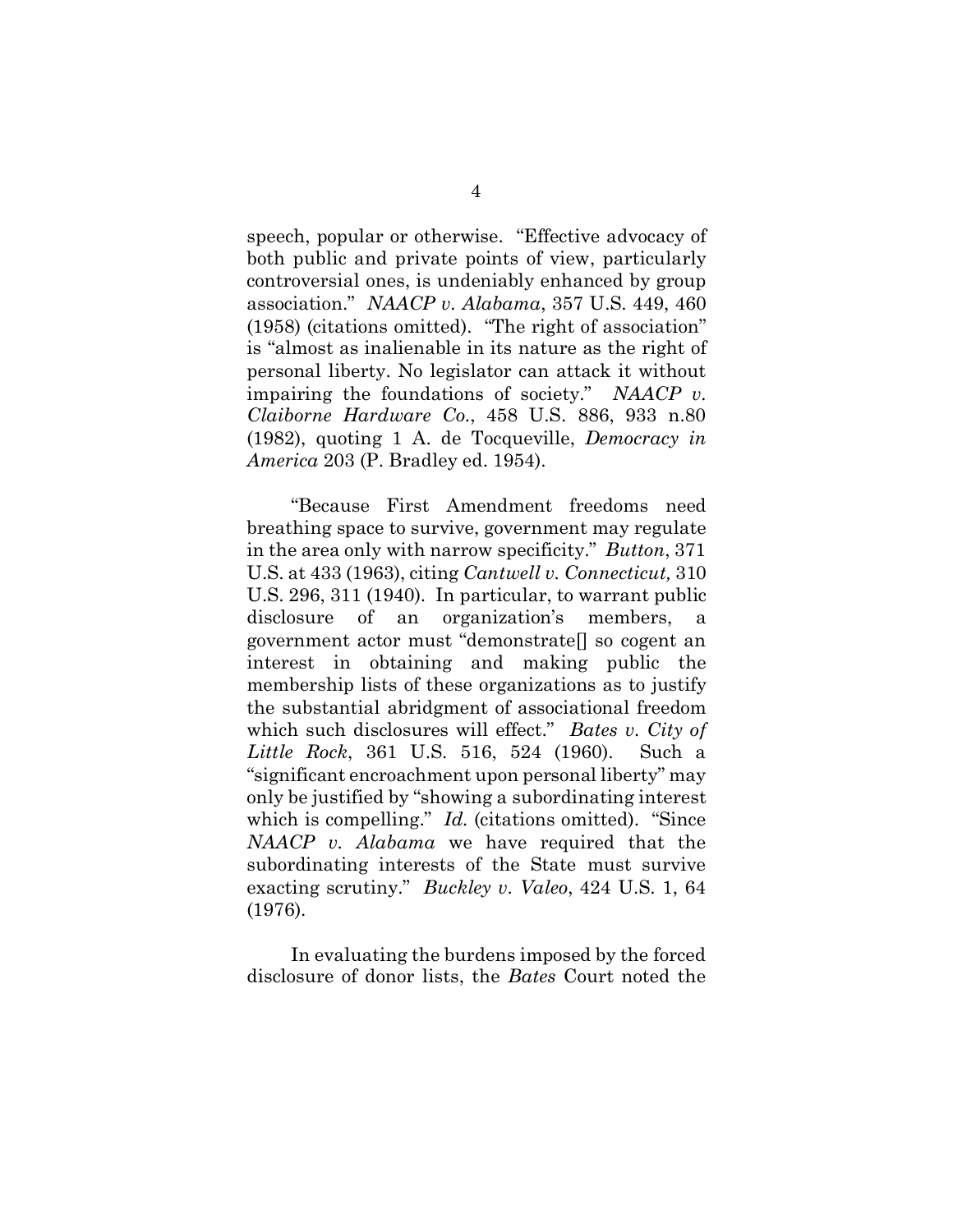"harassment" and "fear of community hostility and economic reprisals" that followed "public disclosure of the membership lists," all of which "discouraged new members from joining the organizations and induced former members to withdraw." 361 U.S. at 524; *see Talley v. State of California*, 362 U.S. 60, 65 (1960) (fear of reprisal "might deter perfectly peaceful discussions of public matters of importance"). Even where this "repressive effect" was "in part the result of private attitudes and pressures," it was "brought to bear only after the exercise of governmental power had threatened to force disclosure of the members' names." *Bates*, 361 U.S. at 524, citing *NAACP*, 357 U.S. at 463.

**B. Amici Know Firsthand That a Fear of Public Disclosure and of Consequent Harassment Diminishes Individuals' Willingness to Donate to Conservative Non-Profit Organizations.**

Amici are nonpartisan, nonprofit 501(c)(3) foundations, with a conservative orientation regarding public policy issues. While Amici scrupulously avoid engaging in any type of electioneering communications or political advocacy, they know well the fear of "harassment" and "community hostility and economic reprisals" that afflicts potential donors to organizations like them. *Bates*, 361 U.S. at 524. In consequence, Amici are acutely aware of the chilling effects that expanding states' ability to compel the disclosure of tax-exempt organizations' donors will have on organizations' activities.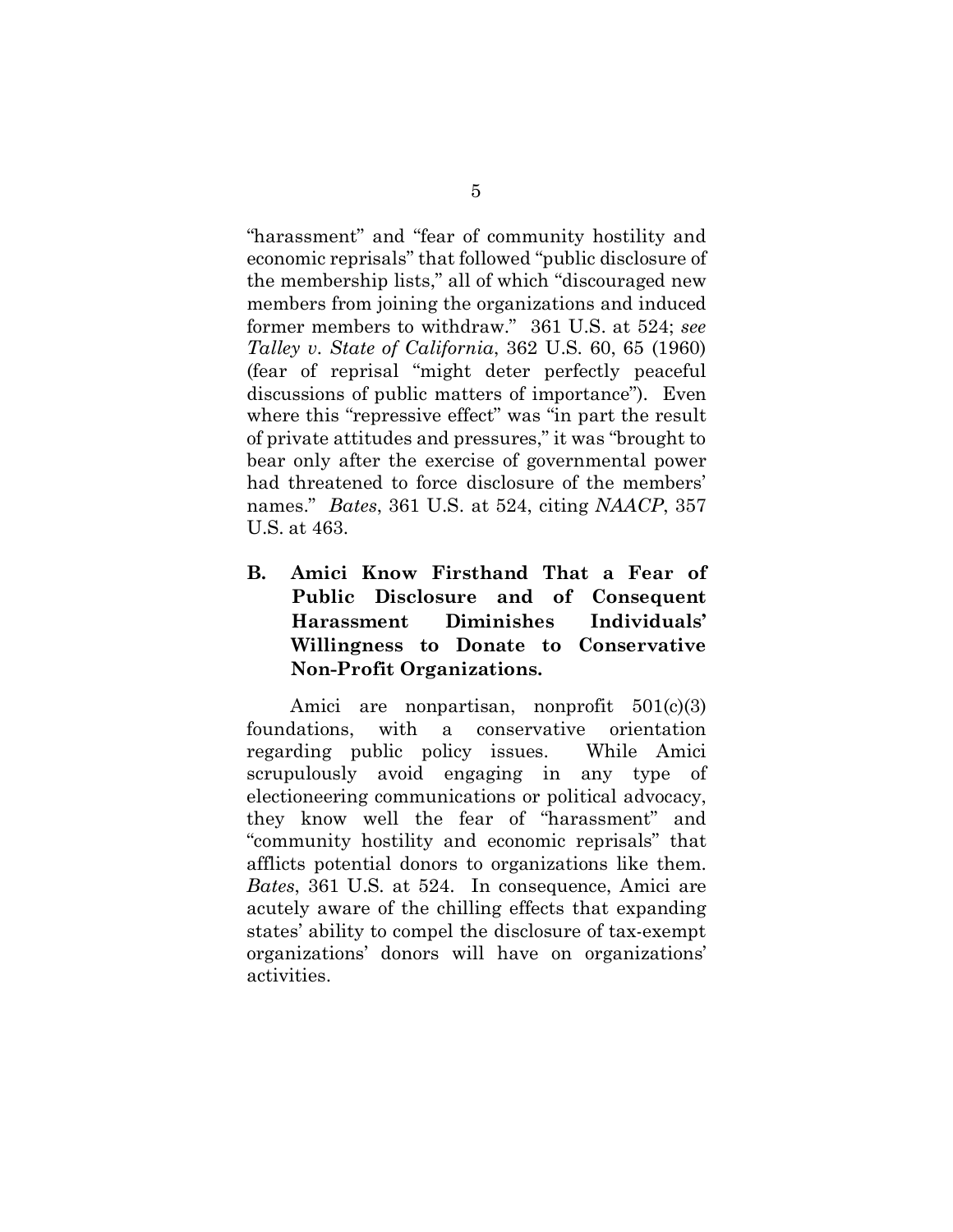Donors reduce their support if there is a greater risk of a government-ordered disclosure. Donors and potential donors to Amici care about their privacy, as indicated by the fact that they routinely inquire as to whether their contributions will remain confidential. Further, existing and prospective donors routinely express concerns about the risk that donations to Amici will lead to threats, harassment, or reprisals from either Government officials or private parties. For example, contributors often tell Judicial Watch's fundraising staff that they "expect to be audited" for contributing to the organization. This fear is not just held by large donors, but also by smaller donors who are reasonably concerned that mandated disclosures requirements will eventually extend to include forced disclosures of all donors, regardless of the amount contributed.

Donors' fear that they will be harassed or threatened because of the public disclosure of their support for organizations like Amici is not conjecture, but based on recent, troubling events. As has been widely reported, merely holding conservative views, let alone contributing financial support to conservative causes, subjects individuals and organizations to attack and retaliation from those ideologically opposed to these viewpoints. In fact, given the current political climate, a prospective donor must consider the potential risks posed by public disclosure of her support for conservative causes. Targeting has been carried out by both government and non-government sources.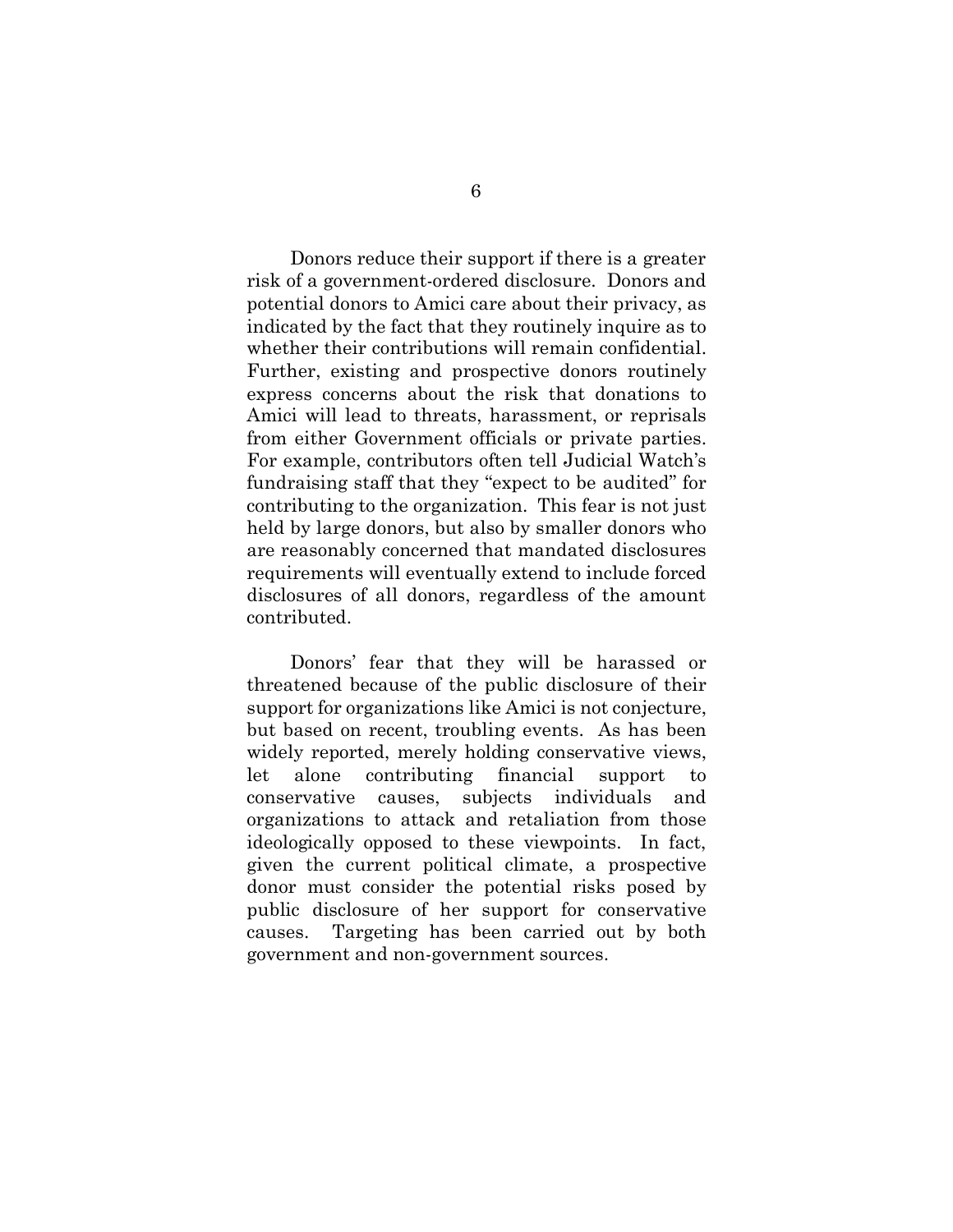In California, for example, citizens who supported Proposition 8, a 2008 ballot initiative which defined marriage as occurring between a man and a woman, were harassed. During the election campaign, opponents of the initiative developed an online database of the names, addresses (with maps), and places of employment of all individuals who had donated more than  $$100$  in support of Proposition  $8.<sup>2</sup>$  $8.<sup>2</sup>$  $8.<sup>2</sup>$ The opponents obtained this information by means of the State's campaign finance laws. The supporters so identified were subjected to severe harassment, including intimidation, vandalism, and loss of income or employment.<sup>[3](#page-11-1)</sup> This harassment was the direct result of targeting facilitated by the State's disclosure laws.

The targeting of Proposition 8 supporters continued years after the election. In April 2014, Mozilla Chief Executive Officer Brendan Eich resigned following boycotts, protests, and intense public scrutiny of Eich's 2008 financial support for Proposition 8.[4](#page-11-2) When Mozilla announced that Eich would become the company's new CEO in March 2014, a firestorm erupted almost immediately over Eich's six-year-old, \$1,000 donation.<sup>[5](#page-11-3)</sup>

<span id="page-11-0"></span><sup>2</sup> Thomas M. Messner, The Price of Prop 8, THE HERITAGE FOUNDATION, (Dec. 31, 2016), https://goo.gl/KV7Dbv.

<sup>3</sup> *Id.*

<span id="page-11-2"></span><span id="page-11-1"></span><sup>4</sup> FAQ on CEO Resignation, Mozilla.org, (April 5, 2014), https://goo.gl/MgyaDg.

<span id="page-11-3"></span><sup>5</sup> Alistair Barr, *Mozilla CEO Brendan Eich Steps Down*, WALL ST. J., April 3, 2014, https://goo.gl/6cevCo.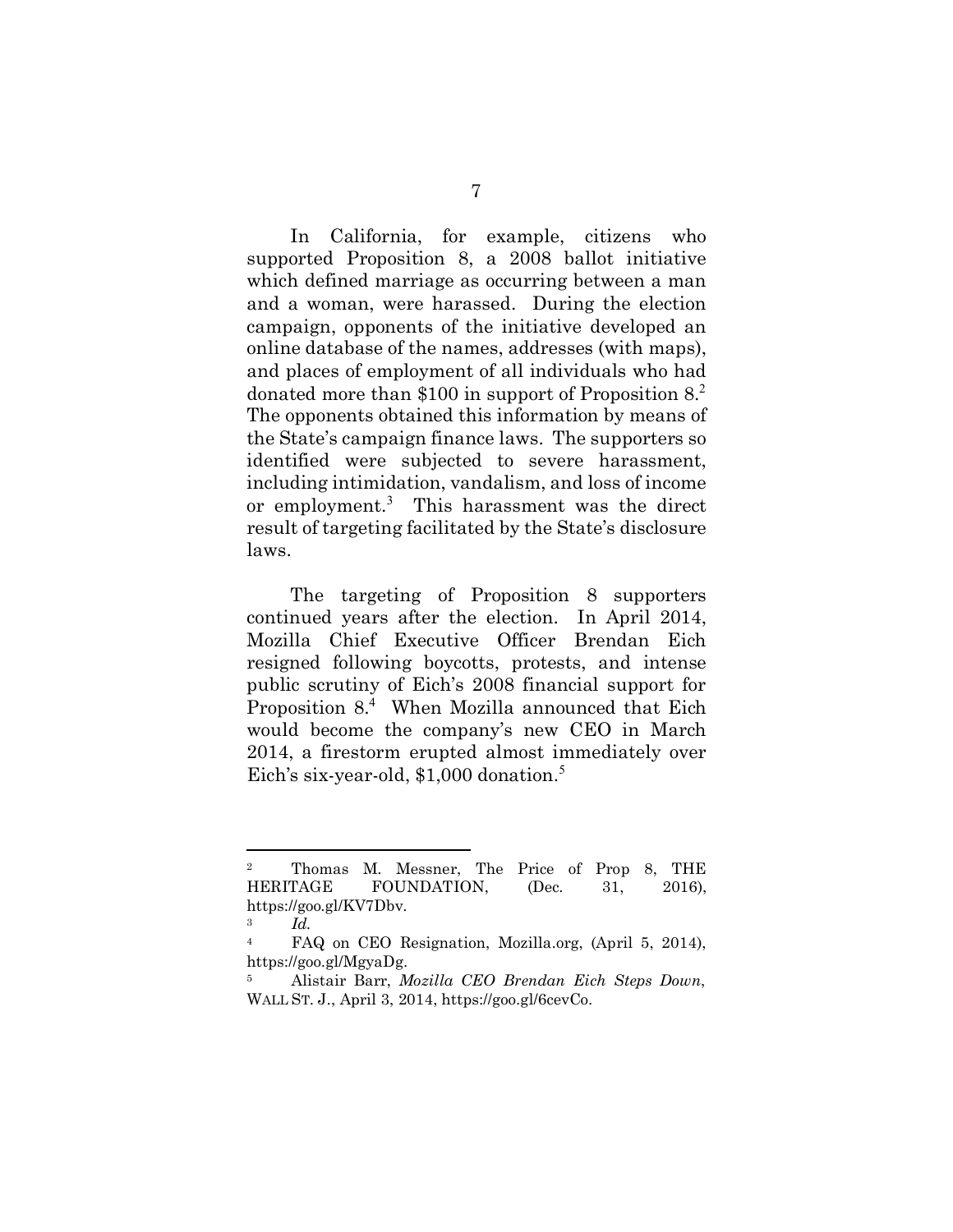Another notorious scandal concerned the actions of staff for the Internal Revenue Service ("IRS"), who targeted conservative organizations' applications for tax-exempt status. [6](#page-12-0) What followed was an extremely troubling episode in which public officials used government resources to silence conservative organizations and their members.

After widespread reports and Congressional inquiries regarding selective targeting of conservative organizations, the U.S. Treasury Inspector General for Tax Administration ("TIGTA") audited the unit responsible for processing applications by organizations seeking tax-exempt status under I.R.C.  $\S$ § 501(c)(3) and 501(c)(4). U.S. Treas. Insp. Gen. for Tax Admin., Ref. No. 2013-10 053, *Inappropriate Criteria Were Used to Identify Tax-Exempt Applications for Review* 3 (May 14, 2013). TIGTA's report on the matter showed that there had been a deliberate, systematic targeting of conservative groups. *Id.* at 30. The audit focused on allegations that the IRS targeted specific groups, delayed the processing of certain applications, and requested unnecessary information from certain applicants. *Id.*  TIGTA found that the IRS unit responsible for processing tax-exempt applications used inappropriate criteria for selecting and referring applications for additional scrutiny by the IRS. *Id.* at 5. Initially, IRS staff conducted ad hoc application reviews looking for conservative terms such as "Tea Party," "Patriots," "9/12," "We the People," or "Take Back the Country." *Id.* A few weeks later, the IRS

<span id="page-12-0"></span><sup>6</sup> Judicial Watch, *ABCs of IRS Mess; Justice Dept. Is Tainted Too* (last visited Dec. 29, 2016), https://goo.gl/rtDGoS.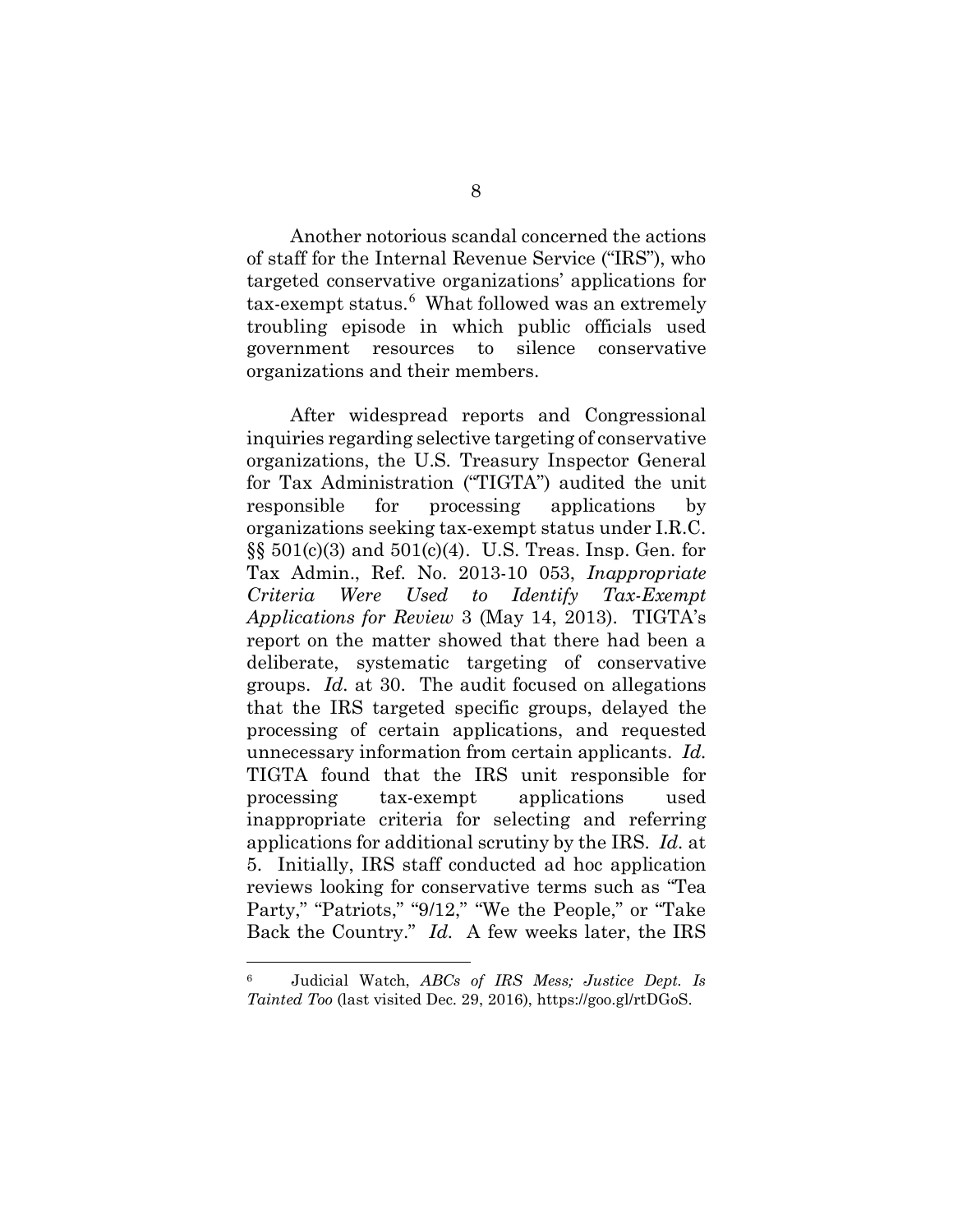systematized this process, developing a formal "Be On the Look Out" list of buzzwords staff should search for to identify conservative organizations for additional scrutiny based on viewpoint. *Id.* at 6, 35. Evidence discovered through litigation shows that the IRS's targeting was even more pervasive than TIGTA reported.[7](#page-13-0)

As a result, conservative organizations seeking tax-exempt status experienced oppressive delays in receiving final IRS determinations ranging from more than two years to over 1,000 days. *Id.* at 11, 14. These delays caused some applicants to withdraw their applications or abandon their constitutionally protected activities. *Id.* 

These instances of targeting and harassing conservative donors and non-profits are nationally famous. Donors are certainly aware of these events, as shown by the fact that they have raised them with Judicial Watch's staff. In Judicial Watch's experience, any law or regulation that requires additional disclosure of donor data—especially to a state government that has publicly demonstrated animosity to conservative viewpoints—has the real potential to chill speech in non-electioneering contexts.

It also could influence non-profits' choice of issue advocacy. For example, Judicial Watch routinely sues California, providing pro-bono representation to

<span id="page-13-0"></span><sup>7</sup> *See Notice of Compliance With Court's Order*, Ex. 2 at 1- 10, *NorCal Tea Party Patriots, et al. v. I.R.S., et al.*, No. 1:13-CV-341 (S.D. Ohio May 24, 2016), ECF No. 265-2.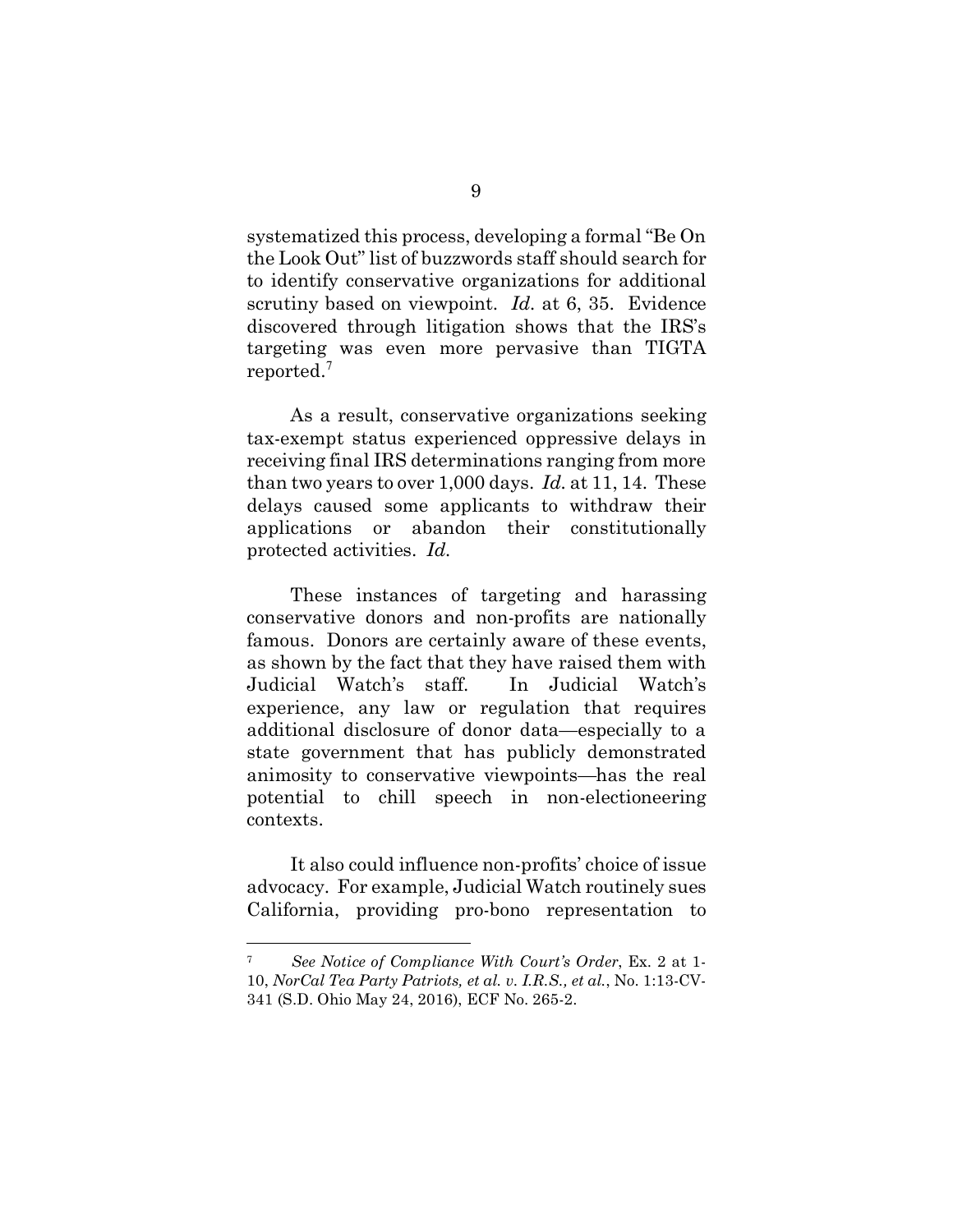private clients in cases ranging from enforcing the voter list maintenance provisions of the National Voter Registration Act, 52 U.S.C. § 20507, to lawsuits enforcing federal immigration law. Judicial Watch attorneys are currently and have recently represented private clients in a number of contentious cases against California state officials. [8](#page-14-0)

In the future, other non-profits who do not have Judicial Watch's willingness to court disapproval may forgo advocacy projects in California because they do not want be subject to the State's donor disclosure laws. California should not possess the ability to deter public-spirited inquiry in this way. If the State is left with such a power, the "[e]ffective advocacy of both public and private points of view, particularly controversial ones," will be diminished. *NAACP*, 357 U.S. at 460. The resultant public atmosphere will stifle true "[f]reedom of discussion," which "must

<span id="page-14-0"></span><sup>8</sup> *See Cerletti v. Hennessy*, No. CGC-16-556164 (Cal. Super. Ct., San Francisco Cty.) (taxpayer lawsuit against San Francisco Sheriff's "Sanctuary" city policy); *Crest v. Padilla*, No. 19STCV27561 (Cal. Super. Ct., LA Cty.) (lawsuit against California Secretary of State concerning SB 826, which requires publicly traded companies to have at least one woman on their Board of Directors); *Myers v. Smith*, No. 19-353510 (Cal. Super. Ct., Santa Clara Cty.) (taxpayer lawsuit challenging Santa Clara County's "Sanctuary" city policy); *Griffin v. Padilla*, 417 F. Supp. 3d 1291 (E.D. Cal. 2019), *vac. on other grounds*, 2019 U.S. App. LEXIS 38890 (9th Cir. Dec. 16, 2019) (lawsuit seeking to enjoin enforcement of SB 27's requirement that presidential candidates must disclose their personal tax returns to appear on California's ballot); *Judicial Watch v. Logan*, No. 17-8948 (C.D. Cal. Dec. 13, 2017) (NVRA lawsuit against Los Angeles County and California Secretary of State for failure to maintain accurate voter registration lists).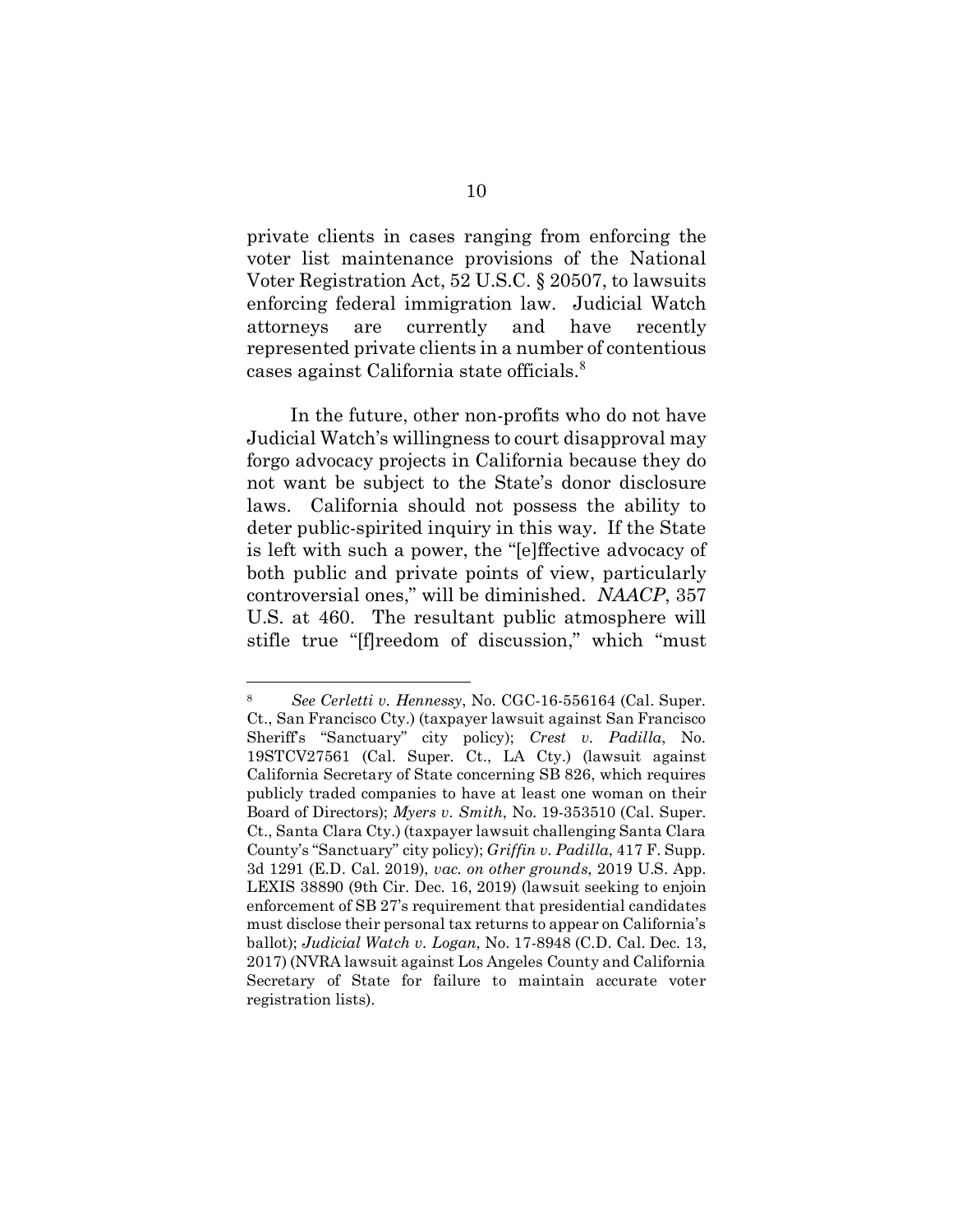embrace all issues about which information is needed." *Thornhill*, 310 U.S. at 102.

## **C.****The Ninth Circuit Substituted its View of the Evidence for The Well-Reasoned Findings By the Trial Court.**

At critical moments, the panel substituted its view of the evidence for the reasonable, wellsupported views of the trial court. In particular, it substituted its views regarding the weight of, and the inferences to be drawn from, evidence of First Amendment burdens presented by the Petitioners, while crediting the State's evidence.

 If the district court's findings are "plausible in light of the record viewed in its entirety, the court of appeals may not reverse it even though convinced that had it been sitting as the trier of fact, it would have weighed the evidence differently." *Anderson v. Bessemer City*, 470 U.S. 564, 573-74 (1985). "Where there are two permissible views of the evidence, the factfinder's choice between them cannot be clearly erroneous." *Id.* at 574 (citations omitted). The panel's opinion repeatedly violated this principle.

Although the trial court wrote that the evidence of threats and harassment targeting individuals publicly associated with Petitioners were too numerous to list, *Am. for Prosperity Found v. Harris*, 182 F. Supp. 3d 1049, 1056 (C.D. Cal. 2016), the panel found otherwise based, in part, on the observation that Petitioner did not identify an "individual whose willingness to contribute hinges on whether Schedule B information will be disclosed to the California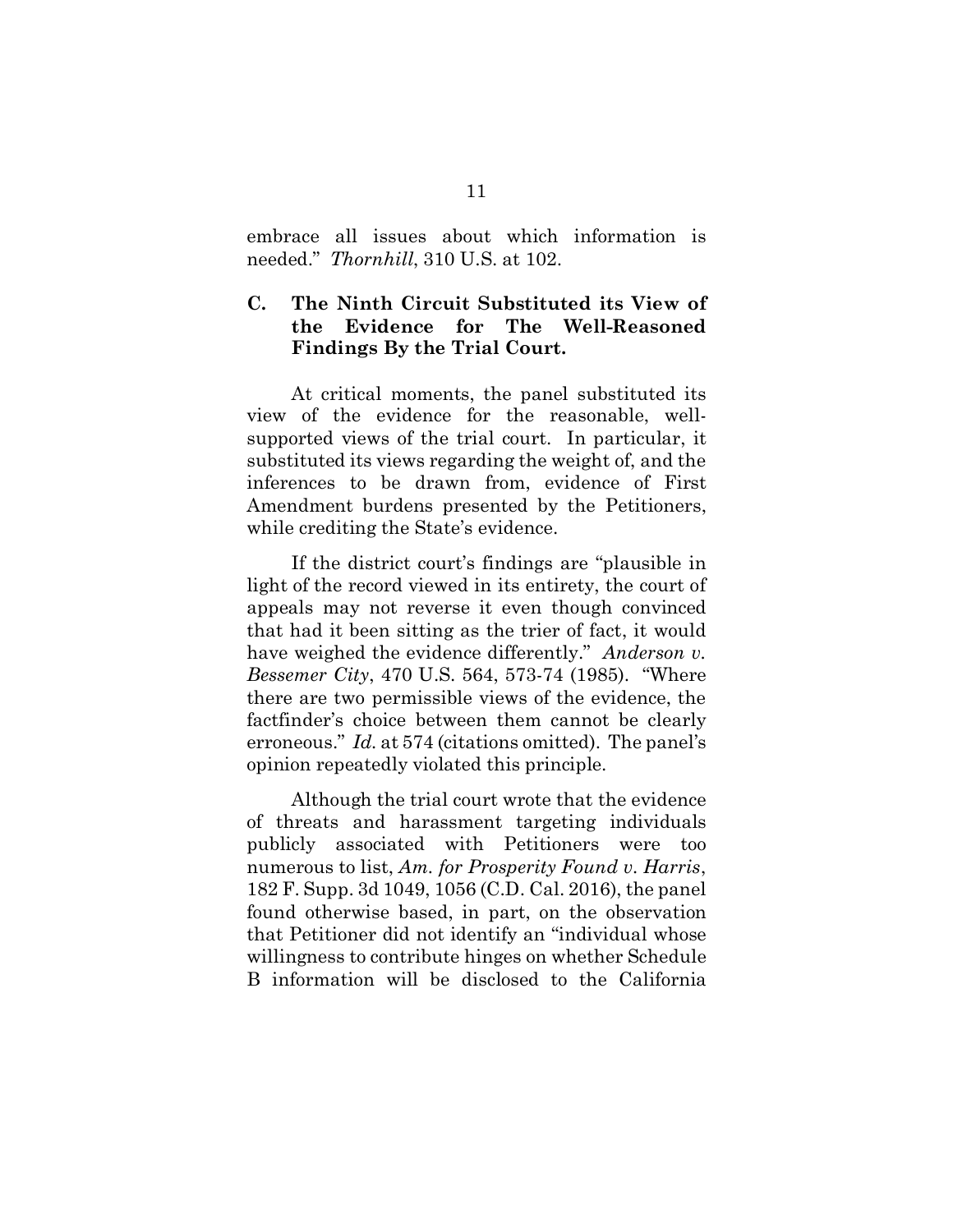Attorney General." *Ams. for Prosperity Found. v. Becerra*, 903 F.3d 1000, 1014 (9th Cir. 2018). Aside from impermissibly substituting its own view of the evidence, the panel's spurious inference here ignores the realities at hand. A rational individual who was concerned about being publicly associated with Petitioners would also refuse to appear in court on their behalf. Those who worry about being targeted because they donate to an institution will also worry about being targeted because they support it in a lawsuit. Not everyone wants to be in the arena, and nothing meaningful can be extrapolated from this fact. Indeed, had such a witness testified, she would have been subject to reasonable cross examination that her very appearance at trial undermined her testimony that she was afraid of retaliation. The panel might then have reasoned that any witness willing to testify at trial must not be *too* concerned about being publicly associated with Petitioners.

Later in its analysis, the panel rejected the trial court's findings regarding California's previous failures to maintain confidentiality of the very records in question, holding, against all evidence, that there was only a "slight risk of public disclosure." *Becerra*, 903 F.3d at 1018-19; *see also Harris*, 182 F. Supp. 3d at 1057-58. The panel suggested that the trial court placed too much weight on the State's inability to keep donor information confidential because it "rested this conclusion solely on the state's *past* inability to ensure confidentiality." *Becerra*, 903 F.3d at 1019 (citations and quotations omitted). That is, despite the evidence in these very proceedings that the State failed to ensure confidentiality, the panel—again substituting its own view of the evidence for what the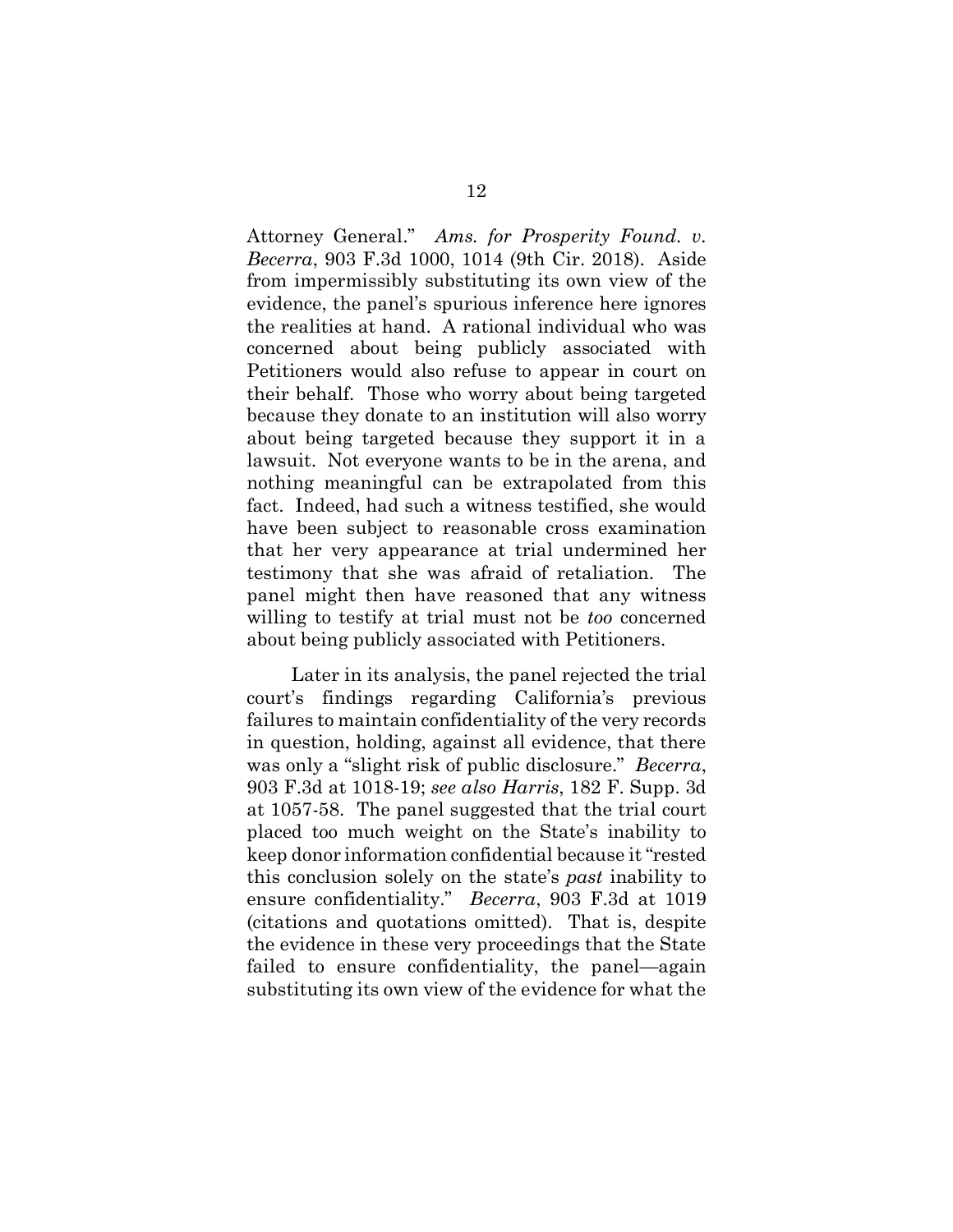district court found at trial—concluded that the State was unlikely to fail in the future.

 The panel also explained that it was more concerned about public disclosure attributable to "human error" than to disclosure due to "software vulnerability." *Id.* at 1018. Of course, for an aggrieved donor facing hostile publicity, the reason information became public is utterly irrelevant. Moreover, the Panel's focus on "human error" wholly ignores that future bad actors are capable of hiding their true motivations: malice can be disguised as error. Finally, even if there is no evidence of malice in this case, it does not rule out the possibility of malicious disclosure in the future. That risk, along with the substantial body of evidence revealing California's failure to maintain confidentiality, supports the trial court's ruling finding that the Attorney General "cannot effectively avoid inadvertent disclosure." *Harris*, 182 F. Supp. 3d at 1057.